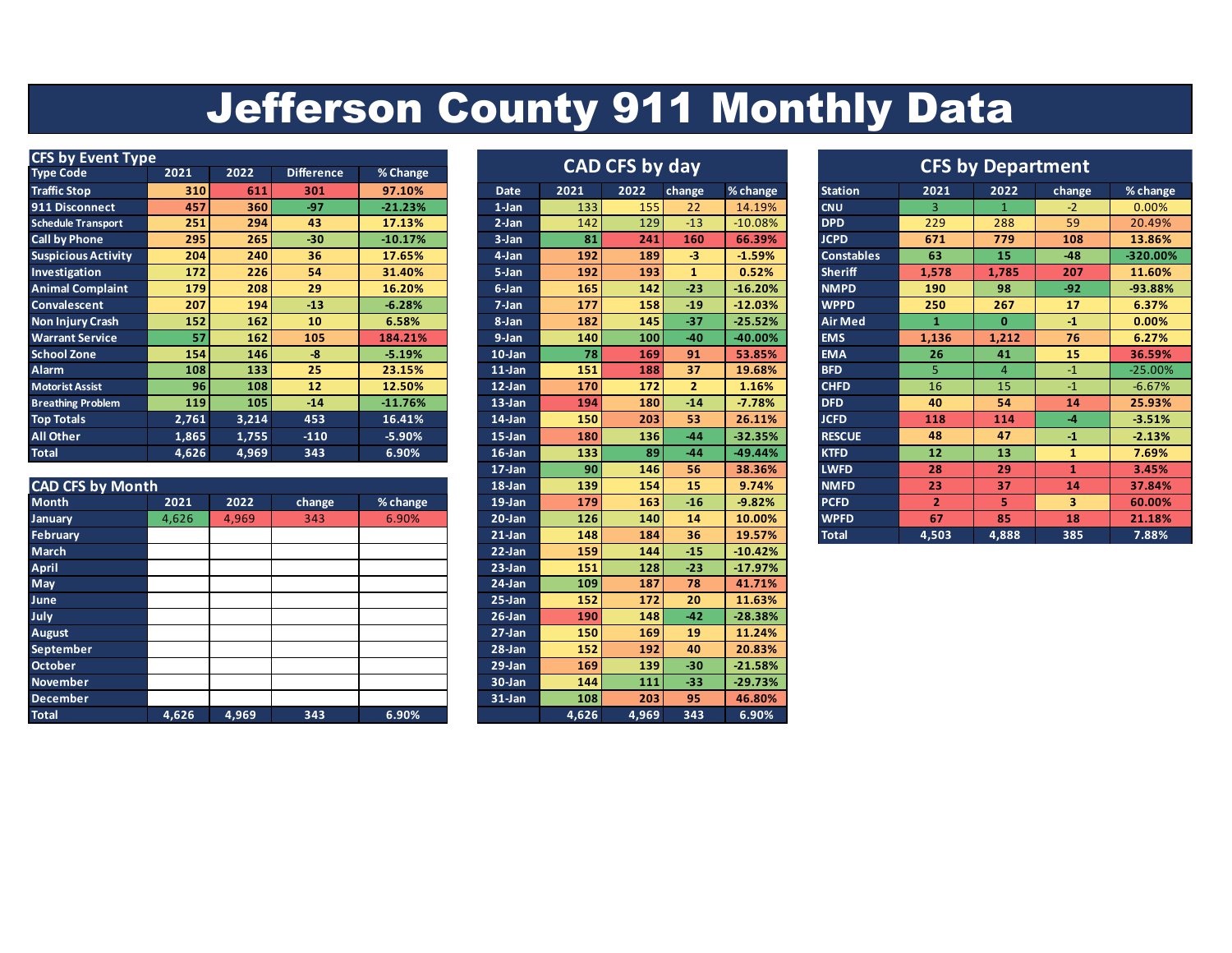| <b>Call Volume</b>                  |                                       |                 |        |          |  |  |  |  |  |  |  |
|-------------------------------------|---------------------------------------|-----------------|--------|----------|--|--|--|--|--|--|--|
|                                     | 2021                                  | 2022            | change | % change |  |  |  |  |  |  |  |
| $9 - 1 - 1$                         | 2,035                                 | 1,980           | $-55$  | $-2.78%$ |  |  |  |  |  |  |  |
| <b>Admin</b>                        | 8,794                                 | 8.948           | 154    | 1.72%    |  |  |  |  |  |  |  |
| Text 9-1-1                          | 3                                     | 36 <sub>1</sub> | 33     | 91.67%   |  |  |  |  |  |  |  |
| Txfr's                              | 166                                   | 172             | 6      | 3.49%    |  |  |  |  |  |  |  |
| <b>Total</b>                        | 10,998                                | 10,964          | $-34$  | $-0.31%$ |  |  |  |  |  |  |  |
|                                     | <b>Call Performance current Month</b> |                 |        |          |  |  |  |  |  |  |  |
| 9-1-1: Answer 95% within 20 seconds |                                       |                 |        |          |  |  |  |  |  |  |  |
| ADMIN: Answer 95% within 40 seconds |                                       |                 |        |          |  |  |  |  |  |  |  |
|                                     | 2021                                  |                 |        | 2022     |  |  |  |  |  |  |  |
| $9 - 1 - 1$                         | 100.00%                               |                 | 99.95% |          |  |  |  |  |  |  |  |
| <b>ADMIN</b>                        | 99.98%                                |                 | 99.89% |          |  |  |  |  |  |  |  |



|                                     |                | <b>Call Volume</b> |                                       |                       |            |             | 911 Call Volume |                |                    |             |              | <b>Admin Call Volume</b> |                |                 |             |              | Text to 9-1-1 Volume |                          |                  |
|-------------------------------------|----------------|--------------------|---------------------------------------|-----------------------|------------|-------------|-----------------|----------------|--------------------|-------------|--------------|--------------------------|----------------|-----------------|-------------|--------------|----------------------|--------------------------|------------------|
|                                     | 2021           | 2022               | change                                | % change              | Date       | 2021        | 2022            | change         | % change           | <b>Date</b> | 2021         | 2022                     | change         | % change        | <b>Date</b> | 2021         | 2022                 | change                   | % change         |
| $9-1-1$                             | 2,035          | 1,980              | $-55$                                 | $-2.78%$              | $1-Jan$    | 59          | 77              | 18             | 23.38%             | $1-Jan$     | 206          | 200                      | $-6$           | $-3.00%$        | $1-Jan$     |              |                      | $\Omega$                 | 0.00%            |
| <b>Admin</b>                        | 8.794          | 8.948              | 154                                   | 1.72%                 | $2-Jan$    | 61          | 65              | $\overline{4}$ | 6.15%              | $2-Jan$     | 257          | 167                      | $-90$          | $-53.89%$       | $2-Jan$     |              |                      | $\Omega$                 | 0.00%            |
| Text 9-1-1                          | $\overline{3}$ | 36                 | 33                                    | 91.67%                | 3-Jan      | 48          | 115             | 67             | 58.26%             | 3-Jan       | 165          | 516                      | 351            | 68.02%          | $3-Jan$     |              |                      | $\Omega$                 | 0.00%            |
| Txfr's                              | 166            | 172                | 6                                     | 3.49%                 | 4-Jan      | 84          | 66              | $-18$          | $-27.27%$          | 4-Jan       | 412          | 373                      | $-39$          | $-10.46%$       | 4-Jan       |              |                      | $\Omega$                 | 0.00%            |
| <b>Total</b>                        | 10,998         | 10,964             | $-34$                                 | $-0.31%$              | 5-Jan      | 79          | 76              | $-3$           | $-3.95%$           | 5-Jan       | 388          | 323                      | $-65$          | $-20.12%$       | 5-Jan       |              |                      | $\Omega$                 | 0.00%            |
|                                     |                |                    | <b>Call Performance current Month</b> |                       | 6-Jan      | 68          | 47              | $-21$          | $-44.68%$          | 6-Jan       | 312          | 280                      | $-32$          | $-11.43%$       | 6-Jan       |              |                      | $\Omega$                 | 0.00%            |
| 9-1-1: Answer 95% within 20 seconds |                |                    |                                       |                       | 7-Jan      | 74          | 60              | $-14$          | $-23.33%$          | $7-Jan$     | 387          | 322                      | $-65$          | $-20.19%$       | $7-Jan$     |              |                      | $\Omega$                 | 0.00%            |
| ADMIN: Answer 95% within 40 seconds |                |                    |                                       |                       | 8-Jan      | 88          | 61              | $-27$          | $-44.26%$          | 8-Jan       | 403          | 232                      | $-171$         | $-73.71%$       | 8-Jan       |              |                      | $\Omega$                 | 0.00%            |
|                                     | 2021           |                    |                                       | 2022                  | 9-Jan      | 72          | 54              | $-18$          | $-33.33%$          | 9-Jan       | 216          | 195                      | $-21$          | $-10.77%$       | $9-Jan$     |              |                      | $\Omega$                 | 0.00%            |
| $9 - 1 - 1$                         | 100.00%        |                    |                                       | 99.95%                | $10$ -Jan  | 46          | 46              | $\Omega$       | 0.00%              | $10-Jan$    | 143          | 354                      | 211            | 59.60%          | $10-Ian$    |              |                      | $\Omega$                 | 0.00%            |
| <b>ADMIN</b>                        | 99.98%         |                    |                                       | 99.89%                | $11$ -Jan  | 57          | 47              | $-10$          | $-21.28%$          | $11$ -Jan   | 385          | 348                      | $-37$          | $-10.63%$       | $11$ -Jan   |              |                      | $\Omega$                 | 0.00%            |
|                                     |                |                    |                                       |                       | $12$ -Jan  | 77          | 55              | $-22$          | $-40.00%$          | $12-Jan$    | 357          | 308                      | $-49$          | $-15.91%$       | $12$ -Jan   |              |                      | $\Omega$                 | 0.00%            |
|                                     |                |                    |                                       |                       | $13$ -Jan  | 73          | 64              | $-9$           | $-14.06%$          | $13$ -Jan   | 302          | 326                      | 24             | 7.36%           | $13$ -Jan   |              |                      | $\Omega$                 | 0.00%            |
|                                     |                |                    |                                       |                       | $14$ -Jan  | 52          | 64              | 12             | 18.75%             | $14$ -Jan   | 315          | 330                      | 15             | 4.55%           | 14-Jan      |              |                      | $\Omega$                 | 0.00%            |
|                                     |                |                    | $15$ -Jan                             | 90                    | 57         | $-33$       | $-57.89%$       | $15$ -Jan      | 349                | 203         | $-146$       | $-71.92%$                | $15-Ian$       |                 |             | $\Omega$     | 0.00%                |                          |                  |
|                                     |                |                    |                                       |                       | $16$ -Jan  | 63          | 51              | $-12$          | $-23.53%$          | $16$ -Jan   | 202          | 200                      | $-2$           | $-1.00%$        | $16$ -Jan   |              |                      | $\Omega$                 | 0.00%            |
|                                     |                | 2% 18%             |                                       |                       | $17$ -Jan  | 41          | 65              | 24             | 36.92%             | $17$ -Jan   | 132          | 291                      | 159            | 54.64%          | $17-Ian$    |              |                      | $\Omega$                 | 0.00%            |
|                                     |                |                    |                                       | $9-1-1$               | $18$ -Jan  | 80          | 73              | $-7$           | $-9.59%$           | $18$ -Jan   | 282          | 284                      | $\overline{2}$ | 0.70%           | 18-Jan      |              |                      | $\Omega$                 | 0.00%            |
|                                     |                |                    |                                       | Admin                 | $19$ -Jan  | 69          | 66              | $-3$           | $-4.55%$           | $19$ -Jan   | 364          | 350                      | $-14$          | $-4.00%$        | $19-Ian$    |              |                      | $\Omega$                 | 0.00%            |
|                                     |                |                    |                                       | ■ Text 9-1-1          | $20$ -Jan  | 45          | 66              | 21             | 31.82%             | $20$ -Jan   | 261          | 284                      | 23             | 8.10%           | $20 - Jan$  |              |                      | $\Omega$                 | 0.00%            |
|                                     |                |                    |                                       | $\blacksquare$ Txfr's | $21$ -Jan  | 54          | 61              | $\overline{7}$ | 11.48%             | $21$ -Jan   | 312          | 331                      | 19             | 5.74%           | $21$ -Jan   |              |                      | $\Omega$                 | 0.00%            |
|                                     | 80%            |                    |                                       |                       | $22$ -Jan  | 59          | 47              | $-12$          | $-25.53%$          | $22$ -Jan   | 260          | 215                      | $-45$          | $-20.93%$       | $22$ -Jan   |              |                      | $\Omega$                 | 0.00%            |
|                                     |                |                    |                                       |                       | $23$ -Jan  | 83          | 63              | $-20$          | $-31.75%$          | $23$ -Jan   | 215          | 195                      | $-20$          | $-10.26%$       | $23$ -Jan   |              |                      | $\Omega$                 | 0.00%            |
|                                     |                |                    |                                       |                       | $24$ -Jan  | 64          | 69              | 5              | 7.25%              | $24$ -Jan   | 145          | 351                      | 206            | 58.69%          | $24$ -Jan   |              |                      | $\Omega$                 | 0.00%            |
|                                     |                |                    |                                       |                       | $25$ -Jan  | 55          | 70              | 15             | 21.43%             | $25 - Jan$  | 315          | 343                      | 28             | 8.16%           | $25 - Jan$  |              |                      | $\Omega$                 | 0.00%            |
|                                     |                |                    |                                       |                       | $26$ -Jan  | 63          | 54              | $-9$           | $-16.67%$          | $26$ -Jan   | 395          | 293                      | $-102$         | $-34.81%$       | $26$ -Jan   |              |                      | $\Omega$                 | 0.00%            |
|                                     |                |                    |                                       |                       | $27 - Jan$ | 63          | 63              | $\overline{0}$ | 0.00%              | $27 - Jan$  | 383          | 313                      | $-70$          | $-22.36%$       | $27 - Jan$  |              |                      | $\Omega$                 | 0.00%            |
|                                     |                |                    |                                       |                       | $28 - Jan$ | 58          | 71              | 13             | 18.31%             | $28$ -Jan   | 233          | 312                      | 79             | 25.32%          | $28 - Jan$  |              |                      | $\Omega$                 | 0.00%            |
|                                     |                |                    |                                       |                       | $29$ -Jan  | 73          | 77              | $\overline{4}$ | 5.19%              | $29$ -Jan   | 286          | 250                      | $-36$          | $-14.40%$       | $29$ -Jan   |              |                      | $\mathbf{0}$             | 0.00%            |
|                                     |                |                    |                                       |                       | 30-Jan     | 78          | 58              | $-20$          | $-34.48%$          | $30-Jan$    | 266          | 150                      | $-116$         | $-77.33%$       | 30-Jan      |              |                      | $\Omega$                 | 0.00%            |
|                                     |                |                    |                                       |                       | $31$ -Jan  | 59<br>2.035 | 72<br>1,980     | 13<br>$-55$    | 18.06%<br>$-2.78%$ | $31$ -Jan   | 146<br>8,794 | 309<br>8.948             | 163<br>154     | 52.75%<br>1.72% | $31$ -Jan   | $\mathbf{0}$ | $\mathbf{0}$         | $\Omega$<br>$\mathbf{0}$ | 0.00%<br>#DIV/0! |
|                                     |                |                    |                                       |                       |            |             |                 |                |                    |             |              |                          |                |                 |             |              |                      |                          |                  |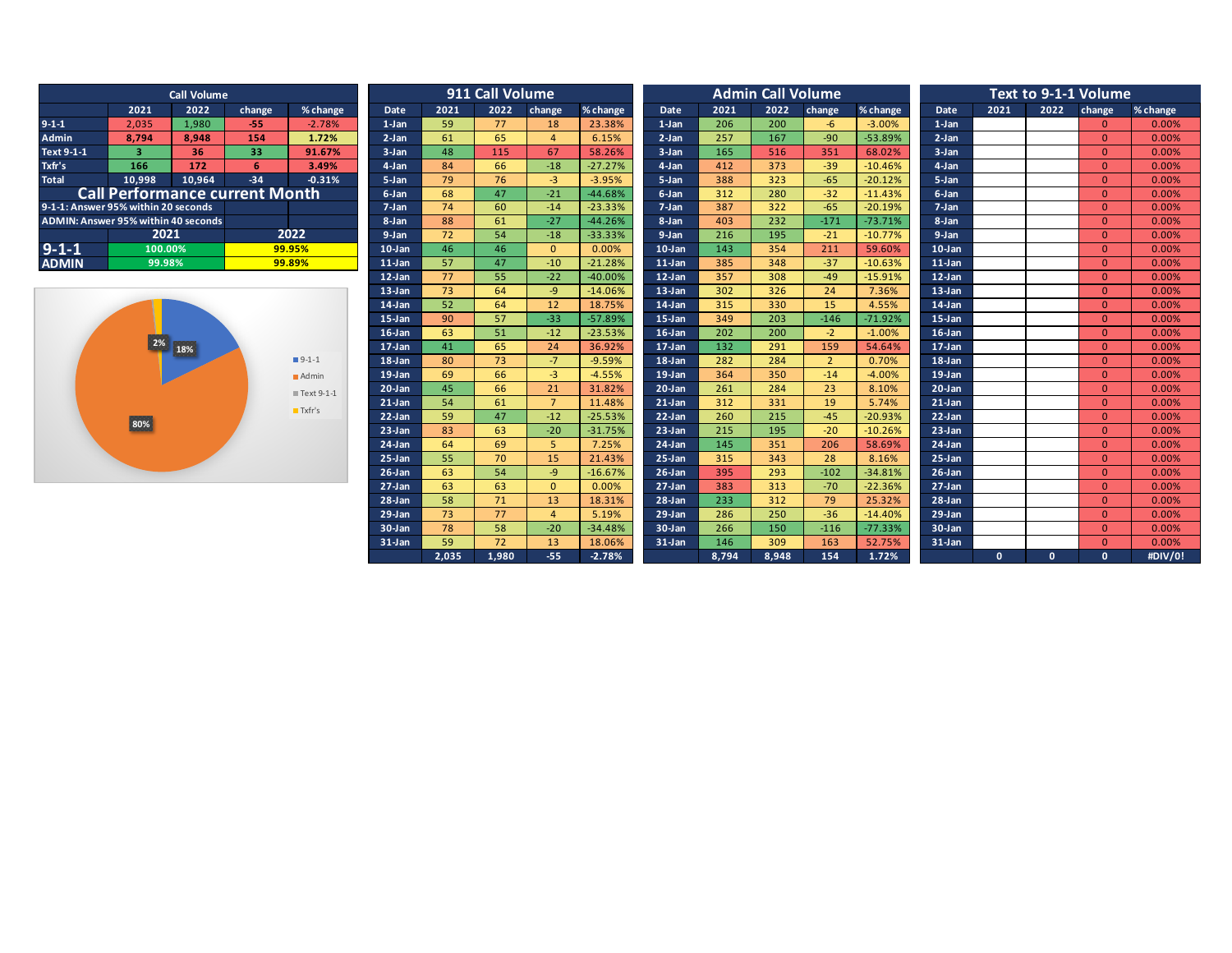|                            |                | <b>Radio Channels</b> |              | <b>Radio Traffic Volume</b> |             |       |       |        |           |  |
|----------------------------|----------------|-----------------------|--------------|-----------------------------|-------------|-------|-------|--------|-----------|--|
| <b>Date</b>                | 2021           | 2022                  | change       | % change                    | <b>Date</b> | 2021  | 2022  | change | % change  |  |
| <b>County Ops</b>          | $\mathbf{1}$   | $\mathbf{1}$          | $\mathbf{0}$ | 0.00%                       | $1-Jan$     | 1,573 | 1,752 | 179    | 10.22%    |  |
| <b>EMS</b>                 | 17             | $\mathbf{1}$          | $-16$        | $-1600.00\%$                | $2-Jan$     | 1,673 | 1,220 | $-453$ | $-37.13%$ |  |
| <b>EMS Digital</b>         | 13,732         | 13,835                | 103          | 0.74%                       | 3-Jan       | 1,029 | 2,629 | 1600   | 60.86%    |  |
| <b>Event</b>               | 5              | $\overline{4}$        | $-1$         | $-25.00%$                   | 4-Jan       | 2,096 | 1,899 | $-197$ | $-10.37%$ |  |
| Fire 1                     | 1,523          | 1,634                 | 111          | 6.79%                       | 5-Jan       | 2,089 | 1,566 | $-523$ | $-33.40%$ |  |
| Fire 2                     | 132            | 395                   | 263          | 66.58%                      | 6-Jan       | 1,780 | 1,479 | $-301$ | $-20.35%$ |  |
| Fire 3                     | 332            | 228                   | $-104$       | $-45.61%$                   | 7-Jan       | 1,987 | 1,666 | $-321$ | $-19.27%$ |  |
| <b>Fire Bays</b>           | 623            | 540                   | $-83$        | $-15.37%$                   | 8-Jan       | 2,026 | 1,714 | $-312$ | $-18.20%$ |  |
| <b>Fire English</b>        | 645            | 558                   | $-87$        | $-15.59%$                   | $9 - Jan$   | 1,716 | 1,242 | $-474$ | $-38.16%$ |  |
| <b>Fire Main</b>           | 1,842          | 1,766                 | $-76$        | $-4.30%$                    | $10$ -Jan   | 986   | 1,832 | 846    | 46.18%    |  |
| JCPD <sub>1</sub>          | 6,432          | 7,864                 | 1432         | 18.21%                      | $11$ -Jan   | 1,807 | 1,757 | $-50$  | $-2.85%$  |  |
| <b>JCPD 2</b>              | $\Omega$       | $\Omega$              | $\mathbf{0}$ | 0.00%                       | 12-Jan      | 1,499 | 1,376 | $-123$ | $-8.94%$  |  |
| <b>JCFD Analog</b>         | $\mathbf{1}$   | $\overline{2}$        | $\mathbf{1}$ | 50.00%                      | $13$ -Jan   | 1,880 | 2,089 | 209    | 10.00%    |  |
| <b>JCPD Analog</b>         | $\overline{4}$ | 10                    | 6            | 60.00%                      | 14-Jan      | 1,398 | 1,941 | 543    | 27.98%    |  |
| <b>JMH</b>                 | 64             | 13                    | $-51$        | $-392.31%$                  | $15$ -Jan   | 2,013 | 1,617 | $-396$ | $-24.49%$ |  |
| Law 1                      | 20,372         | 20,490                | 118          | 0.58%                       | $16$ -Jan   | 1,320 | 861   | $-459$ | $-53.31%$ |  |
| Law <sub>2</sub>           | 24             | 497                   | 473          | 95.17%                      | $17$ -Jan   | 897   | 1,512 | 615    | 40.67%    |  |
| <b>Law Bays</b>            | 133            | 148                   | 15           | 10.14%                      | 18-Jan      | 1,581 | 1,802 | 221    | 12.26%    |  |
| <b>Sevier Interop Fire</b> | $\overline{4}$ | $\mathbf{1}$          | $-3$         | -300.00%                    | $19$ -Jan   | 1,811 | 1,849 | 38     | 2.06%     |  |
| <b>Sevier Interop Law</b>  | 2 <sup>1</sup> | $\mathbf{1}$          | $-1$         | $-100.00\%$                 | $20$ -Jan   | 1,389 | 1,290 | $-99$  | $-7.67%$  |  |
| <b>TEMA 800</b>            | 55             | 10                    | $-45$        | -450.00%                    | $21$ -Jan   | 1,852 | 1,725 | $-127$ | $-7.36%$  |  |
| <b>White Pine FD</b>       | 732            | 748                   | 16           | 2.14%                       | $22$ -Jan   | 1,500 | 1,658 | 158    | 9.53%     |  |
| <b>White Pine PD</b>       | 3,123          | 2,628                 | $-495$       | $-18.84%$                   | $23-Jan$    | 1,693 | 1,430 | $-263$ | $-18.39%$ |  |
|                            | 49,798         | 51,374                | 1576         | 3.07%                       | $24$ -Jan   | 1,359 | 1,917 | 558    | 29.11%    |  |
|                            |                |                       |              |                             | $25 - Jan$  | 1,460 | 1,616 | 156    | 9.65%     |  |

26-Jan 1,812 1,364 -448 -32.84% **27-Jan** 1,864 1,783 -81 -4.54% **28-Jan** 1,257 1,864 607 32.56% 29-Jan 1,667 1,714 47 2.74% **30-Jan** 1,494 1,298 -196 -15.10% **31-Jan** 1,290 1,912 622 32.53%

**49,798 51,374 1576 3.07%**